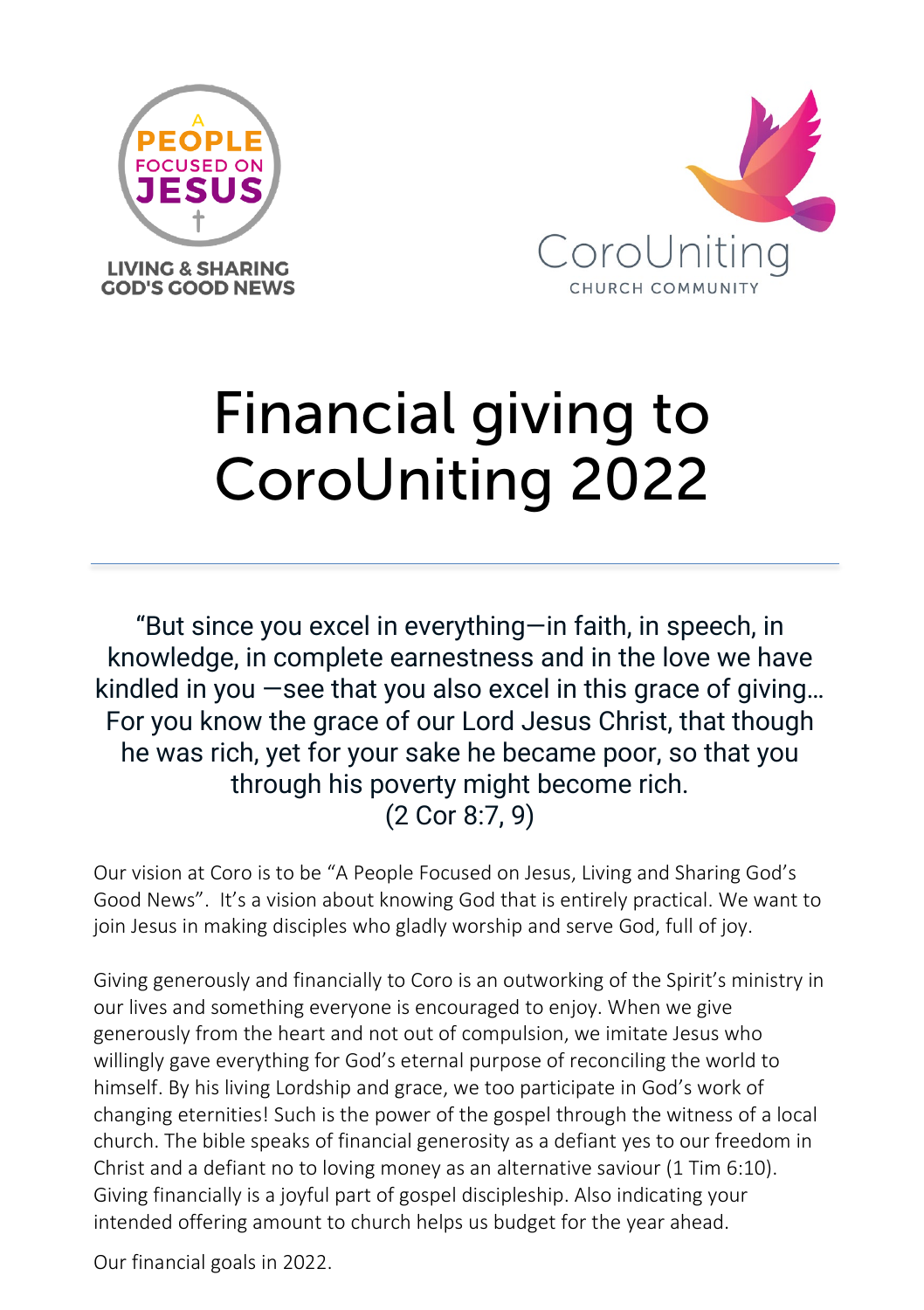- 1) Our Ephesians 4 vision of equipping the church to be disciples in their day to day lives is reflected in the staffing we have and processes like the Building Discipling Culture. The continued employment of staff so they may continue to equip us to be a growing gospel influence among each other in our community. A Minister of the Word (Senior Pastor), a Children's and Families Pastor, Youth and Young Adults Pastor, an Administration and Intern are important facets of this ministry.
- 2) The regular Sunday family worship, our Youth and Young Adults ministries and the midweek gathering remain important worship and equipping times together.
- 3) Ongoing support of our mission workers, small groups, hospitality and worship ministries and the upkeep of our buildings (ie. gardening ministry, projector replacement, the chapel requires some significant work).
- 4) To be in a financially sustainable position so we can vigorously pursue our mission. As with most local churches, we have seen a decline of attendance following COVID and this has impacted our budget (due to COVID we did not have a giving program in 2020). While we are yet to see the outcome of the Generate Presbytery review of our ministry, we anticipate there will some changes in the future. We do not yet know the impact of this on the budget, but we anticipate there will be some.

Thank you for your partnership with us. We are full of hope in the future God has for us.

Blessings

 $\sum$ imon

"Bring the whole tithe into the storehouse, that there may be food in my house. Test me in this,' says the LORD Almighty, "and see if I will not throw open the floodgates of heaven and pour out so much blessing that you will not have room enough for it".

Malachi 3:10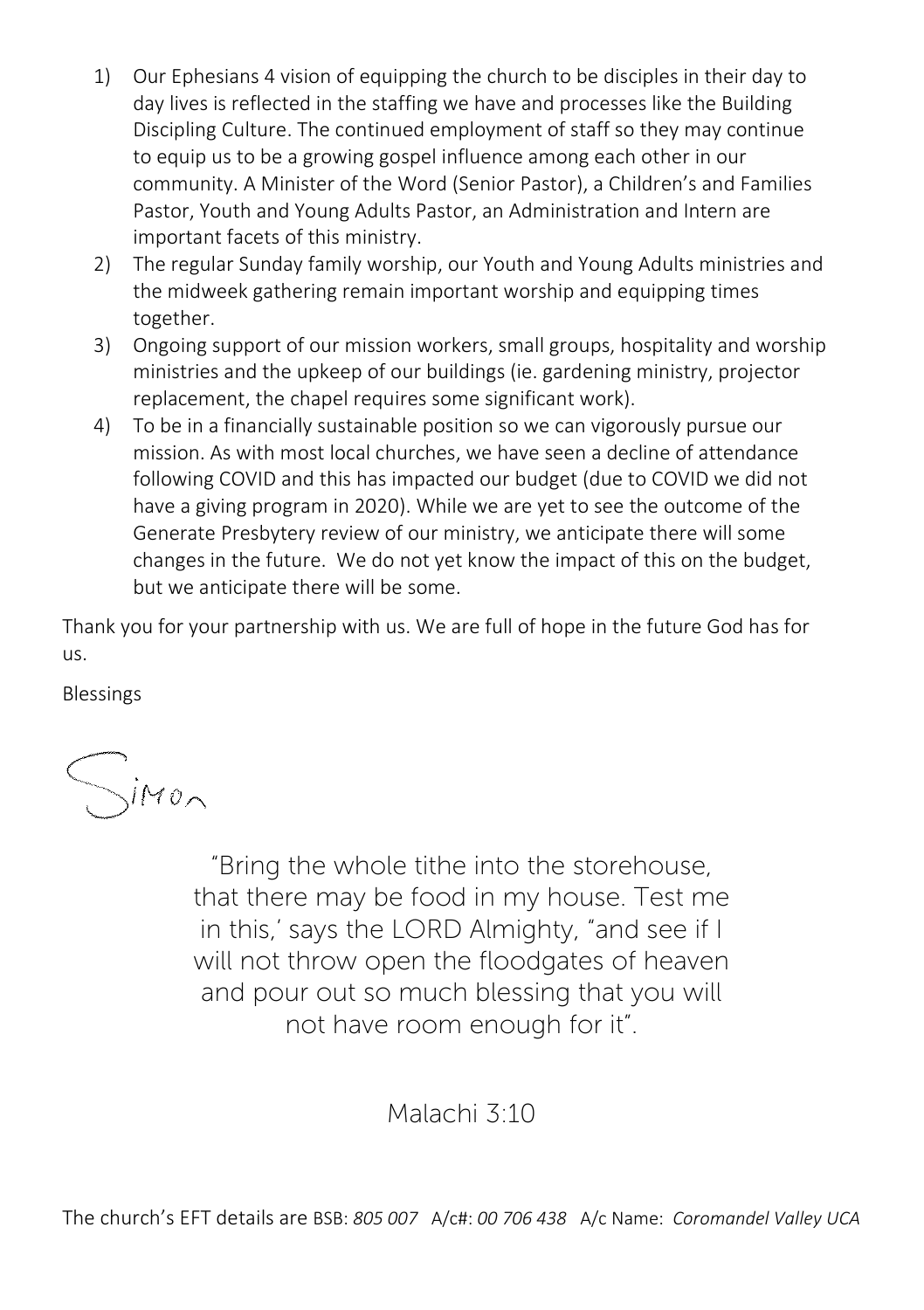# **Giving Information**

## **Where does my giving go?**

**Regular giving** is used for the general ministry of the church, including the day-to-day costs of running the church such as staff stipends, office and administration costs, support of volunteers, contributions to the wider Uniting Church and property expenses. A prescribed percentage of this giving is forwarded to the Uniting Church Mission and Services Fund.



#### **Our 2021 expenditure Budget**

**Directed giving** to missions specifically target that area of our ministry. You may choose to make an additional offering for specific mission-focused projects and missionaries. These monies are managed by the Mission Focus Group and 100% goes to the mission projects. **Directed giving to Mission in 20201was \$11,000**

### **How to give**

**EFT (Electronic Funds Transfer)** giving is a direct payment set up from your bank account to the church bank account. For regular giving, a direct debit can be set up specifying the amount and frequency. It has many benefits (see below) and as such is our preferred method of giving.

The church's EFT details are BSB: *805 007* A/c#: *00 706 438* A/c Name: *Coromandel Valley UCA* Benefits of giving by EFT:

- − Makes it easy to intentionally give the 'first fruits' before other expenses
- − Giving can be spread across the year even if you aren't at church every week
- − Set and forget for regular direct debits don't have to keep remembering each week
- − Minimizes administration time and costs

There are other giving options on our website at **corouniting.org.** and an FAQ about giving. Click on Give button at the top of the homepage.